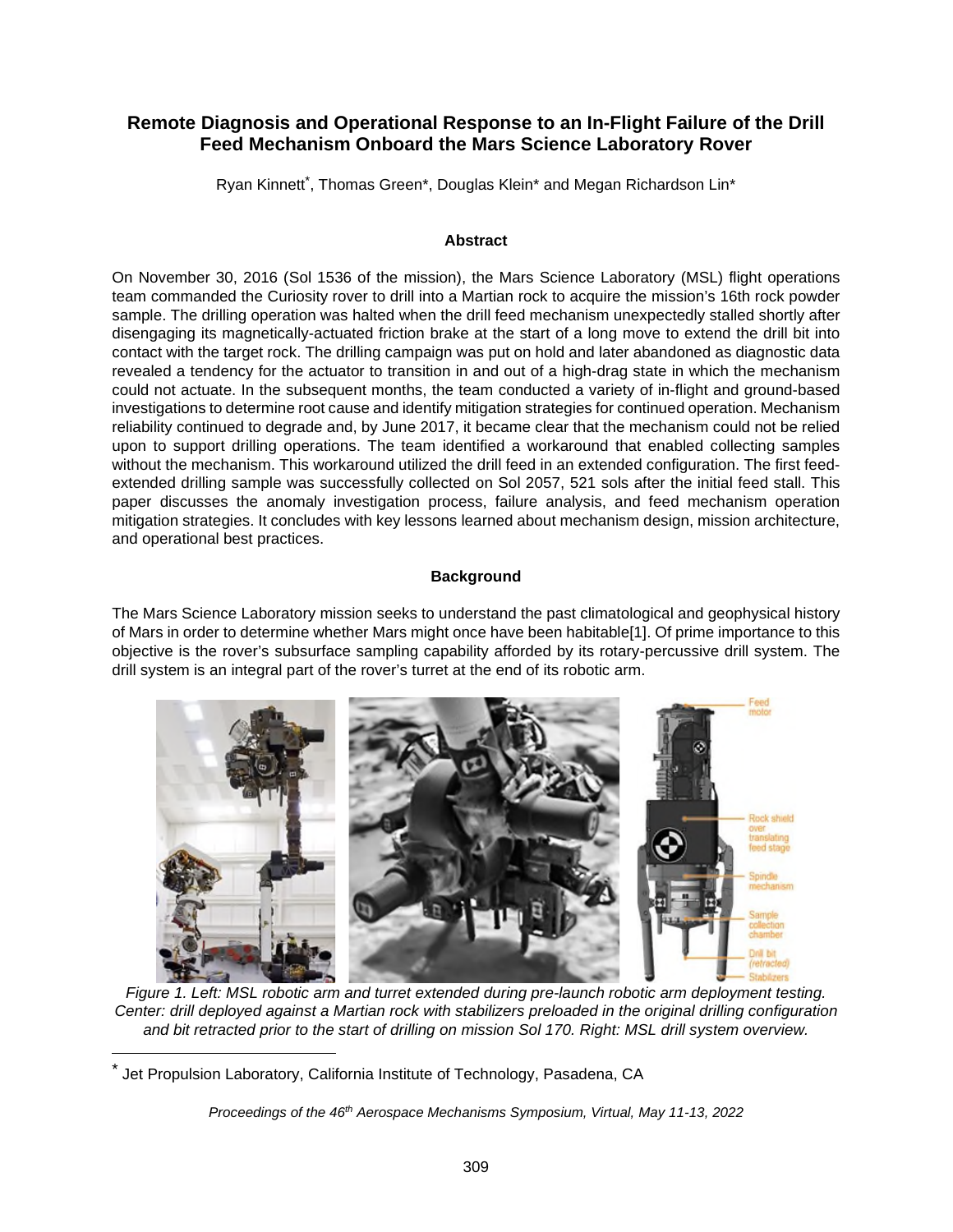### The MSL Rover Drill System

The drill system design includes a pair of cross-linked stabilizers which, when preloaded against a rock by the robotic arm, serve to maintain axial orientation and position of the drill while drilling (see Figure 1). The tungsten carbide masonry drill bit penetrates rocks by simultaneously rotating and percussing while a linear feed mechanism maintains pressure and advances the bit. The drill's rotary motion draws pulverized rock powder into a collection chamber in the drill bit assembly via a set of spiral channels along the shaft of the drill bit. After drilling, the drill feed retracts to a stowed position which aligns an output port from the drill bit sample collection chamber with an inlet port to the CHIMRA (Collection and Handling for *In situ* Martian Rock Analysis) system for further processing and distribution to science instruments inside the rover[2,3,4].

A linear feed stage provides 110 mm of travel of the drill bit relative to the drill housing and stabilizers. This feed stage consists of a rotary actuator coupled to a 625:1 planetary gear set which drives a ball screw linear translation carriage. The feed carriage translates a percussion mechanism, a spindle mechanism, a ball-lock chuck mechanism, and a drill bit assembly. A toroidal force sensor measures axial force transmitted from the drill bit, through the chuck, spindle, and percussion mechanisms. During drilling operations, a control algorithm maintains roughly constant bit pressure by gradually feeding forward while sensing pressure against the drill bit.



*Figure 2. MSL drill system internal functional overview (not to scale)* 

The drill feed motor consists of a brushless DC motor fitted with a magnetic encoder and an electromagnetically-actuated disk brake. When the brake solenoid is unpowered, a set of springs preload an annular ferrous brake disk against a brake rotor that is attached to the motor shaft. To disengage the brake, the rover's motor control system drives current through one or both of the actuator's redundant brake solenoids, pulling the ferrous disk out of contact with the brake rotor. The brake plate translates axially along a set of guide pins (not shown in Figure 3). A magnetic encoder indicates the motor shaft angle to the motor controller for commutation.

## Remote Drill Operation

Drilling campaigns span many sols from target selection and triage to sample delivery to the analytical instruments. The target selection process begins with the science team identifying rock(s) of interest and specific parts of a rock to be sampled. Candidate targets are first studied by turret-mounted instruments prior to contact. Rover Planners then perform various triage techniques to evaluate stability before committing to full-depth drilling.

The drilling process as designed consisted of setting the drill stabilizers against a rock target and pressing against the target with 300 N generated by the weight of the turret and torque from the robotic arm. Once stable, the drill feed mechanism began translating the bit forward until the drill force sensor detected contact against the rock. The drilling sequence then performed a hole-start routine and proceeded to continuous rotary-percussive drilling, progressively ramping up and backing off percussion levels as needed to maintain steady rate of progress. The sequence nominally concluded when the drill bit reached the target depth (65 mm) or the algorithm detected that progress had slowed below a threshold level.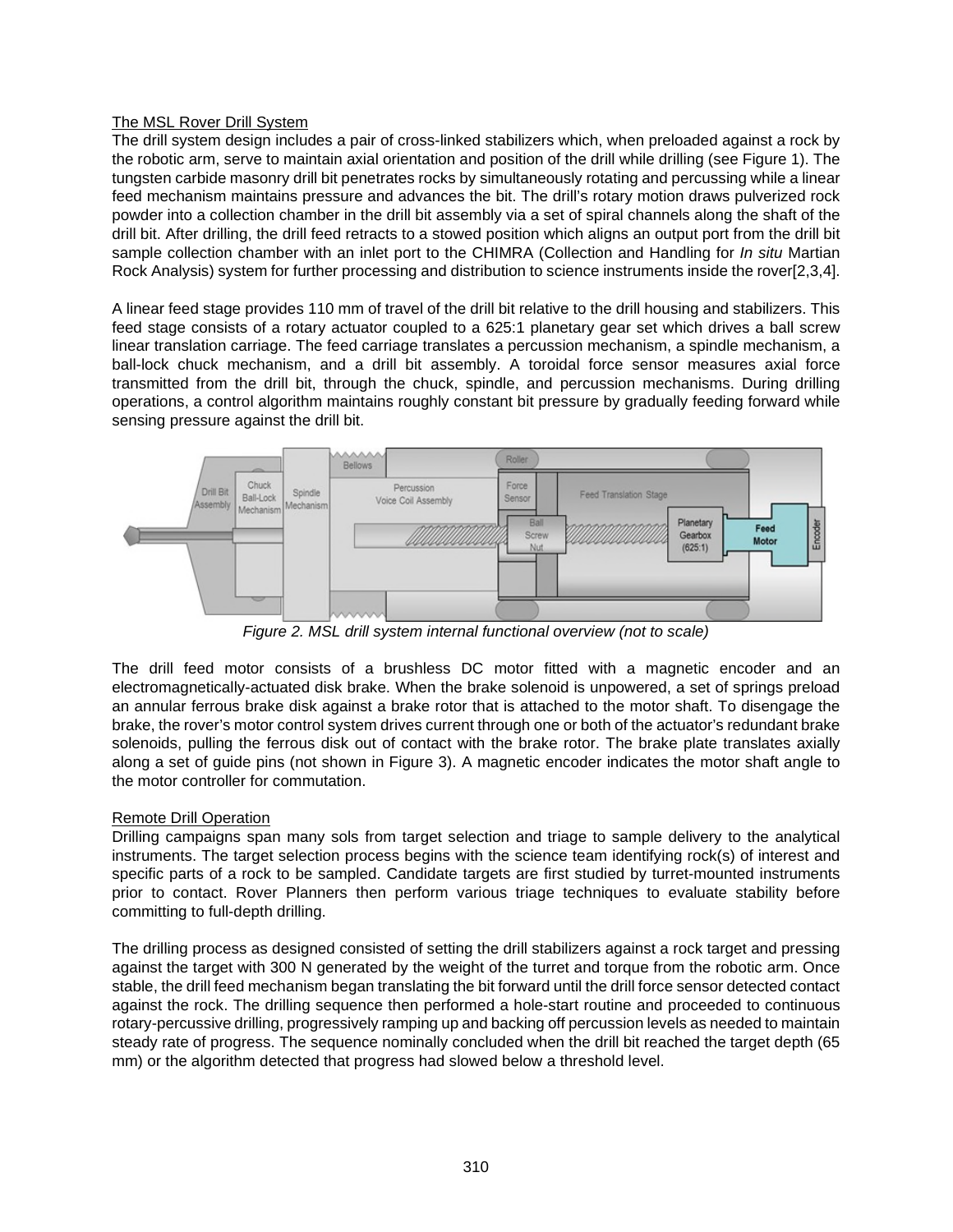

*Figure 3. Drill Feed motor, brake, and encoder schematic (not to scale)* 

## Rover Engineering Telemetry

The rover autonomously curates and prioritizes telemetry according to onboard selection rules and autonomous fault responses. Rover activities are generally optimized to generate just enough telemetry for the downlink team to declare success or investigate failures. Command sequences and autonomous fault responses can trigger creation of more detailed telemetry for planned critical events and autopsy data leading up to detected faults.

Engineering data for rover mechanisms is typically recorded with an 8-Hz sampling frequency, while parts of the drilling operation record specific events at 32 Hz and 64 Hz. Additionally, the rover's motor control system maintains a limited history buffer of detailed motor control telemetry sampled at 512 Hz. This history buffer is not normally downlinked to preserve data volume for science. However, the rover autonomously dumps this buffer to a data product following any motor fault. The high-rate motor control telemetry buffer has proven invaluable throughout the mission, most notably during the first drill percussion short event on Sol 911 [3], as well as during the drill feed fault described herein.

Upon indication of activity failures or motor faults, the downlink team performs an initial assessment to gauge the scope and severity of the problem. If there is any chance that the fault poses risk to the next sol's plan, the downlink team alerts the tactical planning team of the situation and may opt to introduce planning constraints. Anomaly records are written for new, emergent issues, and for major issues, an Anomaly Response Team is formed. This team is headed by the Engineering Operations team and draws on expertise from other parts of the mission team as well as relevant subject matter experts. Some anomalies can be solved rather quickly, restoring full rover capability within hours or days. Other investigations can persist for months, as iterations of ground and flight diagnostics are performed to better understand the behavior and if necessary, alternative capabilities are developed.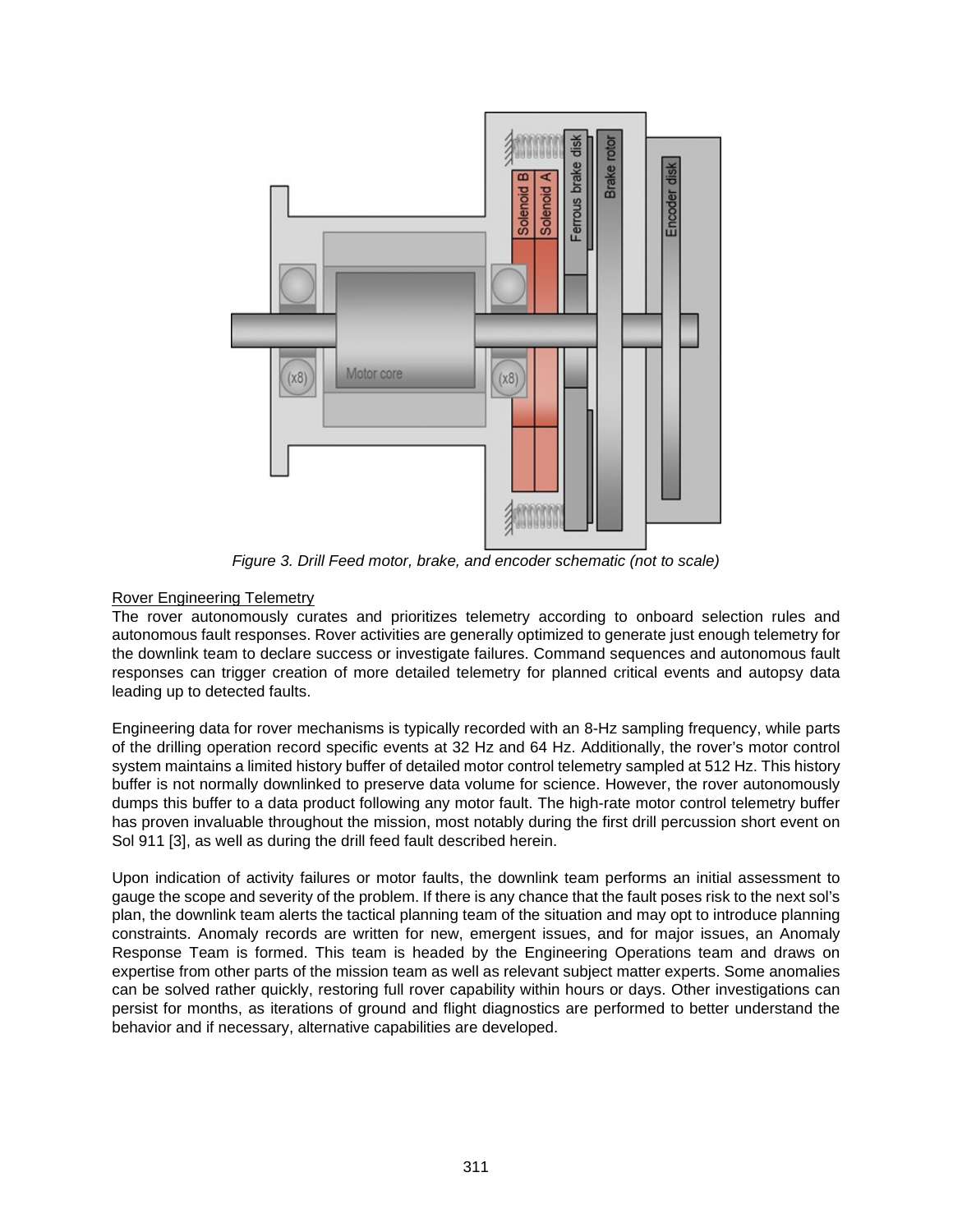### **Drill Feed Anomaly Investigation Overview**

On November 30, 2016, the MSL tactical planning team assembled a plan for the main drilling sol for the drilling campaign on a target named Precipice within the Murray Formation on the lower slopes of Mount Sharp. The following morning, the downlink team received telemetry indicating the drilling sequence had terminated prematurely due to the drill feed motor stalling.

The Sol 1536 drill feed stall anomaly presented an immense challenge to the engineering team. It imminently prevented drill sampling and posed a serious long term threat to sampling operations. The investigation unfolded and evolved over several months. Table 1 provides a high level overview of the phases and key events associated with the drill feed anomaly investigation.

| Date                | Sol       | Event                                                                                                                                |
|---------------------|-----------|--------------------------------------------------------------------------------------------------------------------------------------|
| Dec 2016            | 1536      | Initial feed stall                                                                                                                   |
| Dec 2016 - Mar 2017 | 1537-1650 | Early flight diagnostics focused on root cause investigation and<br>understanding motion reliability with respect to various factors |
| Mar 2017            | 1627      | Discovered similar failure signatures on the drill's chuck<br>mechanism actuator                                                     |
| Apr 2017            | 1651      | Regolith sample acquisition including significant amounts of<br>turret dynamic activities                                            |
| Apr 2017 - Jul 2017 | 1653-1753 | Late flight diagnostics focused on mitigation techniques and<br>achieving reliable motion.                                           |
|                     |           | Observed accelerating degradation of performance.                                                                                    |
|                     |           | Began developing contingency feed-extended drilling<br>technique.                                                                    |
| <b>Jul 2017</b>     | 1754-1780 | Permanent feed extension to enable potential development of<br>feed-extended drilling                                                |
| May 2018            | 2057      | First feed-extended drilling on Mars                                                                                                 |

*Table 1. Timeline of Drill Feed anomaly investigation* 

## **Sol 1536 Drill Feed Stall Fault**

Telemetry from the rover indicated that the robotic arm had successfully deployed the drill against the rock and preloaded the stabilizers, but the motor controller detected that the drill feed motor stalled at the start of a long move to extend the drill bit into contact with the rock. Rover flight software autonomously terminated the drilling operation and dumped a high-rate (512 Hz) motor control history buffer to a highpriority data product. The robotic arm unloaded the stabilizers and lifted the drill away from the rock.

Upon receipt of initial telemetry from the Sol 1536 drill feed anomaly, it was immediately clear that this incident was not a simple commanding error or other easily recoverable fault. Engineers had not previously experienced a feed stall fault during normal operations in testbeds or in flight. The drilling campaign was suspended and an Anomaly Response Team consisting of subject matter experts and the operations engineers was formed to direct the anomaly investigation.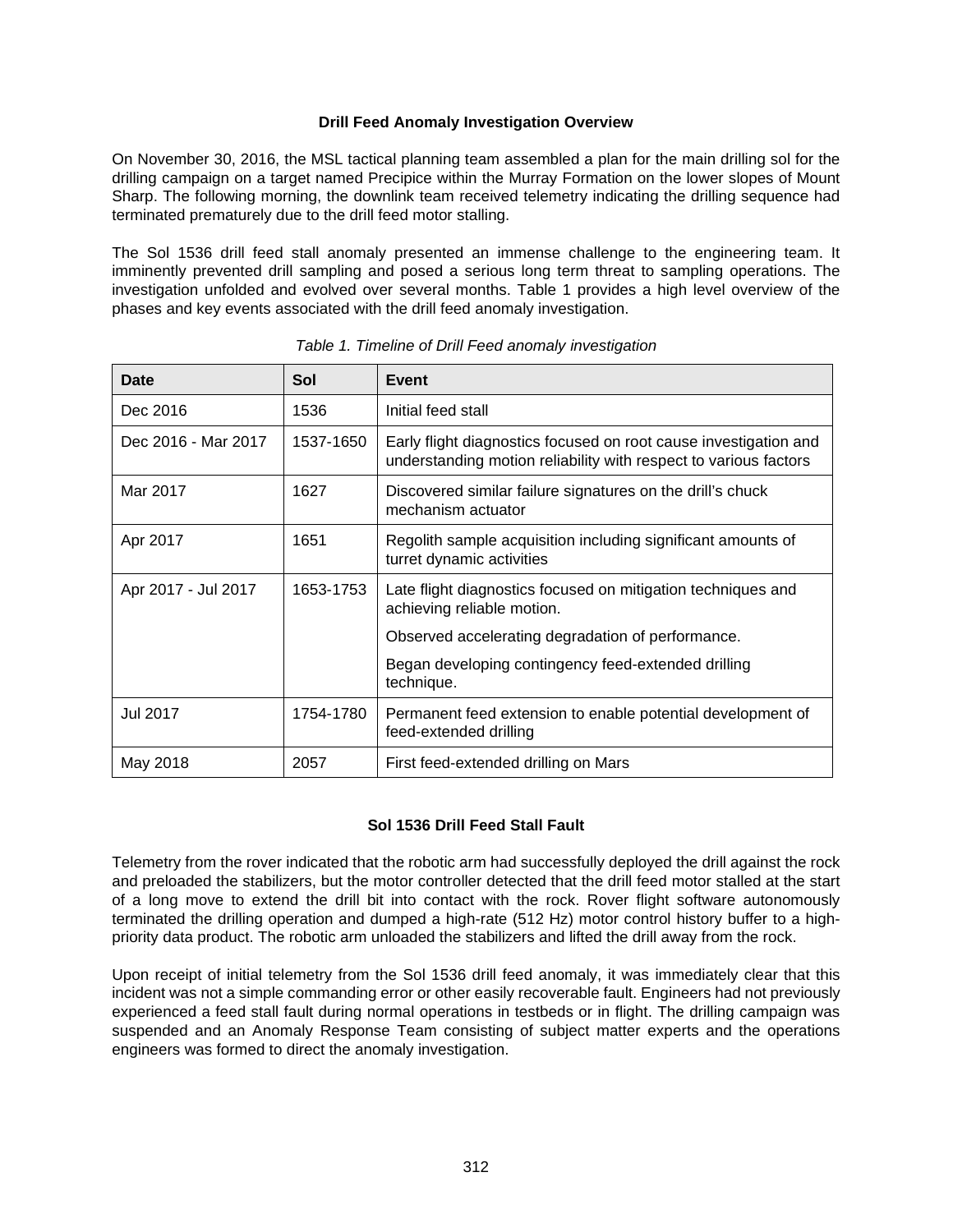#### **Early Diagnostics**

Within the Sol 1536 high-rate motor telemetry, downlink engineers observed that the feed motor encoder indicated no change whatsoever in the motor shaft position. The closed-loop rate controller ramped up current through the motor in an effort to recover nominal rate, but quickly reached the motor's current limit without any indication of motor shaft motion from the encoder, thus triggering the stall declaration.



*Figure 4. Sol 1536 drill feed stall motor telemetry. From top to bottom: encoder field number (between 0 and 144 DN); sensed motor current, brake current; control state. Brake current tracked the standard profile which started with a 0.2-second "pull-in" period then reduced to 300 mA during motor commutation. The closed-loop rate controller began commutating at time 533852982.6. Sensing no change in motor shaft position, the controller ramped up motor current, reached current limit, and declared stall.* 

The motor windings appeared to be healthy, indicated by a routine conductance check performed prior to first feed motion and corroborated by voltage and current telemetry during the attempted feed motion. This observation effectively ruled out potential problems with the motor windings and harness.

Several initial hypotheses were formed to explain the apparent lack of motor shaft rotation, including:

- encoder electrical or mechanical failure, or harness failure
- mechanical obstruction in the motor assembly
- gearbox failure
- brake disengagement failure
- control system electrical or logical failure

These initial hypotheses informed a first round of follow-up diagnostics designed to incrementally bifurcate the problem space. While these diagnostics were executed, the anomaly response team placed operational constraints against changing the drill's orientation or performing any activities that would vibrate the turret. The team wanted to perform initial diagnostics in the exact same configuration as the initial fault so that results would be less ambiguous if changes were observed.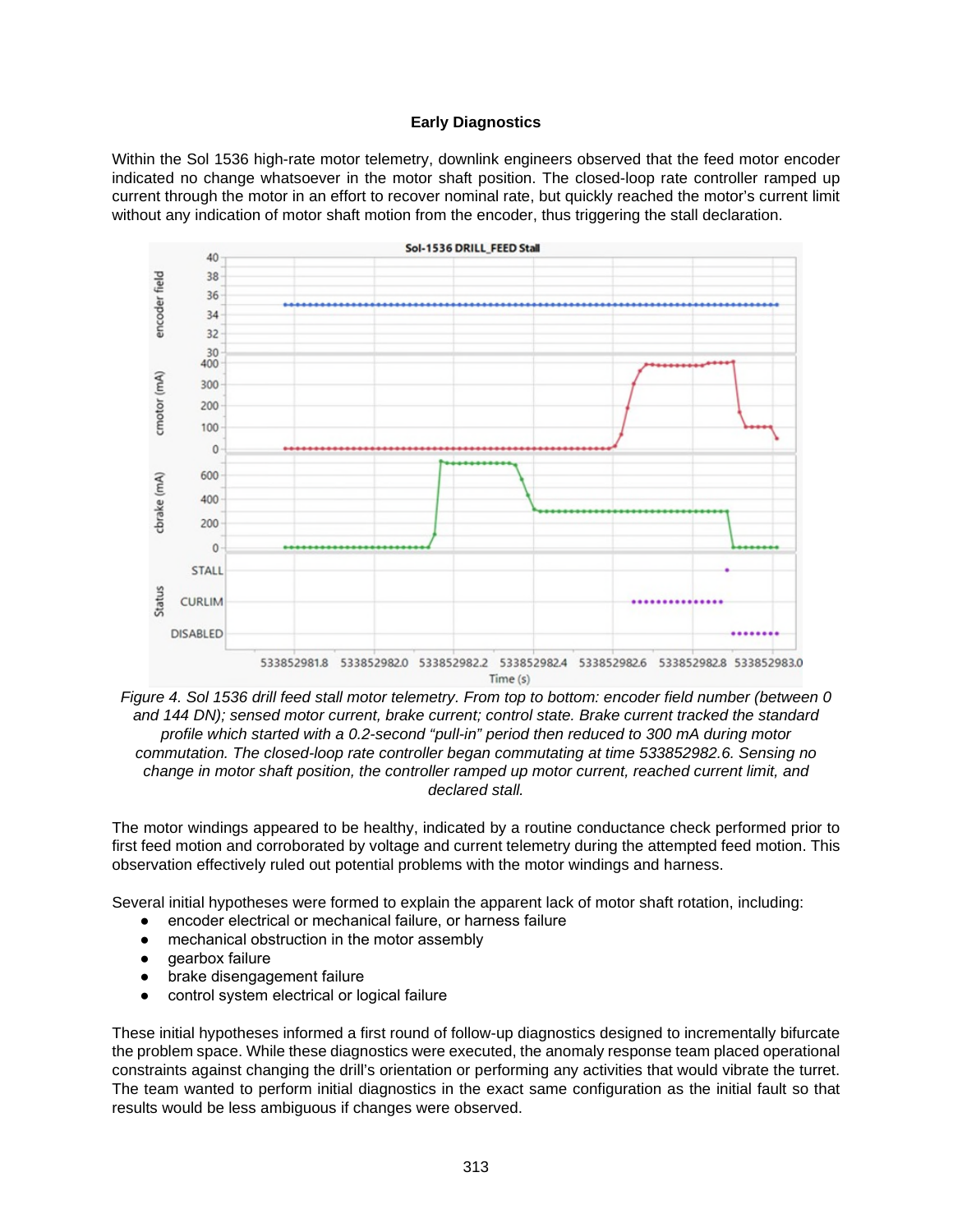### Sol 1537 Diagnostics: Blind Commutation

The anomaly response team recommended attempting a short, standalone feed motion command to check if the problem was persistent across thermal cycles and power states, followed by a second motion using a blind commutation mode which could potentially differentiate between an encoder signal problem vs mechanical. Engineers devised and tested a sequence to command the prescribed diagnostic feed moves and incorporated this sequence into the next sol (1537) plan. The following day, the downlink team reported that the feed motor had stalled again, both during the initial feed motion command with normal commutation, and during the later command using blind commutation. This result reduced the likelihood that the problem originated from the encoder.

#### Sol 1541 Diagnostics: Increasing Brake Hold Current

The standard brake control profile starts with a brief pulse of "pull-in" current prior to the start of active motor commutation, then drops the brake current to a more thermally sustainable "hold" current level for the duration of motor motion. The next experiment raised the hold current to match pull-in current to check if the brake might be reengaging during the transition from pull-in to hold. This diagnostic sequence started by repeating the blind commutation method, first with nominal 2-step brake pull-in and hold current values, then with hold current increased to match pull-in current. Both operations failed. The encoder signal appeared to deflect by three counts opposite the commanded direction, but these signal deflections could not be definitively attributed to physical motion.

#### Sol 1543 Diagnostics: Combinations of Primary and Redundant Brake Solenoids

Similar to the previous plan, the plan on Sol 1543 started with another attempt to move the motor using standard brake current settings and blind commutation to confirm the problem had not spontaneously cleared since the previous attempt. Unsurprisingly, this first move stalled as before. Next, the sequence reconfigured controller settings to energize the backup brake solenoid rather than the primary. This yielded another motor stall result. This helpfully reduced the likelihood of a possible open-circuit condition local to the primary brake control circuit. The same move was retried, using the backup solenoid, but increasing hold current to match pull-in current. This again resulted in a stall.

The Sol 1543 diagnostic sequence then enabled both the primary and redundant brakes simultaneously, effectively doubling the force used to disengage the brake. The anomaly response team was pleasantly surprised to find that this worked. After reading a home pulse on the encoder, the motor controller exited the blind commutation mode (denoted as STARTUP status in Figure 5), and the feed motor appeared to operate nominally with no obvious signs of physical resistance or other anomalous behavior.



*Figure 5. Sol 1543 drill feed diagnostic motion with primary and redundant brake solenoids energized. Brake current (per-coil "cbrake", violet) tracked the standard 2-step profile. Motor control started in blind commutation ("STARTUP") mode, then transitioned to normal closed-loop rate control just before time 534479434. Motor current ("cmotor", green) appeared normal. Right: motor current vs shaft angle.*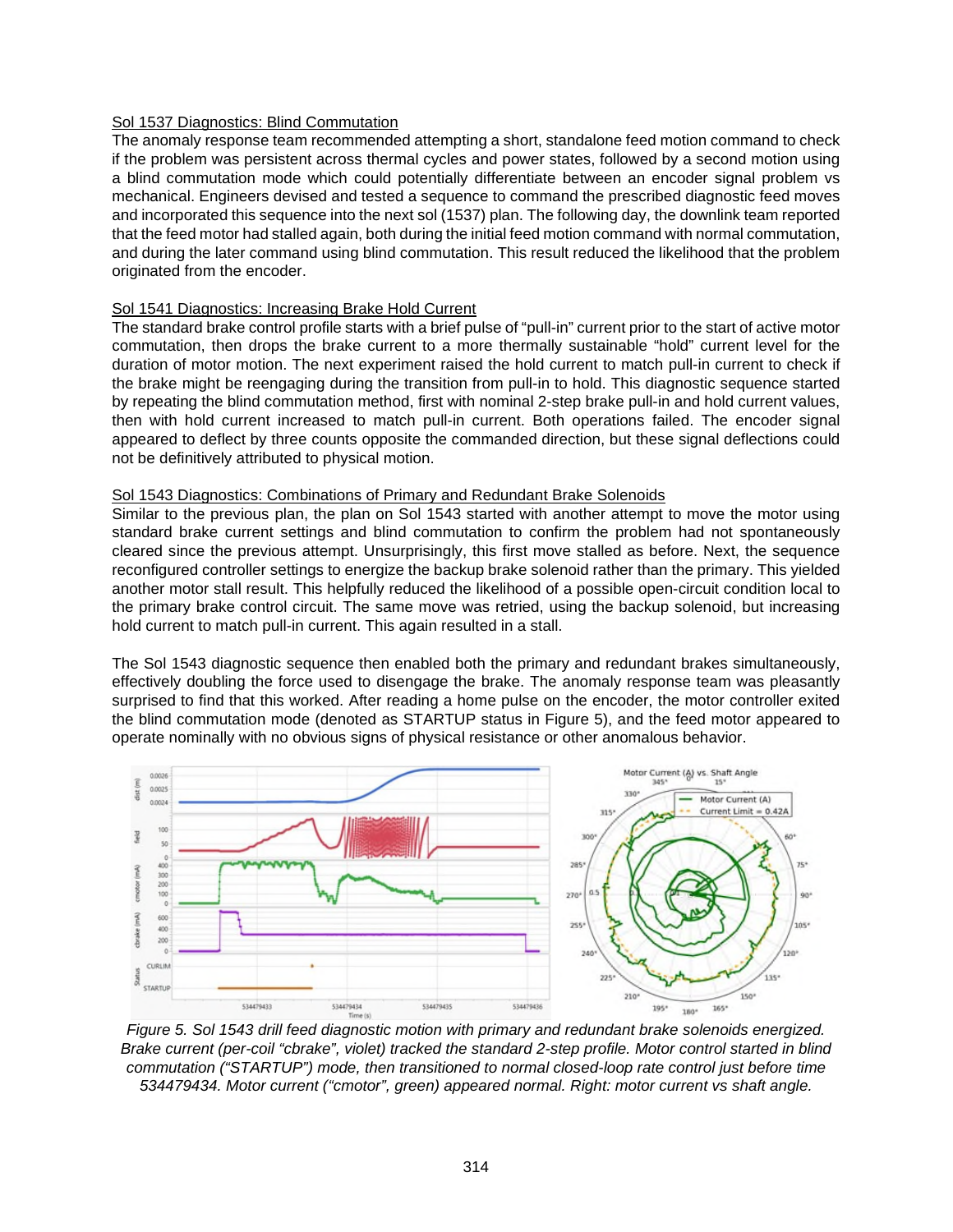#### Sols 1544 - 1573 Diagnostics: Early Exploration of Dynamic Sensitivities

Following the first successful post-anomaly motion on Sol 1543 with both brakes energized, the team attempted 7 feed motions, all using the primary brake solenoid with standard current settings. All 7 moves completed successfully with no signs of resistance.

The anomaly response team and project management then lifted operational constraints against activities, allowing robotic arm motion, driving, and CHIMRA sample processing operations. The anomaly response team requested that planning teams execute short forward and back drill feed motions following the first instance of each of these physically dynamic activity types to gauge sensitivity to turret dynamics.

A sample processing activity on Sol 1545 utilized CHIMRA vibration and was followed by the drill feed diagnostic sequence containing commands to drive the feed a short distance forward and then back. In this experiment, the feed motor stalled after nearly reaching its goal. Telemetry inspection revealed a new signature and new insight into the behavior inside the feed actuator. Distinct, repeating current spikes were observed with frequency equal to the rotation rate of the motor (one spike per motor revolution).



*Figure 6. Sol 1545 drill feed diagnostic motion following turret vibration from a sample processing operation. Left: Oscillations in motor current ("cmotor", green) correlate to encoder-indicated motor shaft angle (red), indicating presence of a clocking-dependent disturbance. Right: motor current plotted versus motor shaft angle indicating asymmetric torque disturbance.* 

Motor current reflects the closed-loop rate controller's reaction to sensed torque disturbances. Plotting motor current vs shaft angle (as shown in Figure 6) provides a rough indication of mechanical resistance within the motor assembly, correlating to shaft position. Nominally, motor current should not significantly vary with motor shaft position during steady state control, in which case the motor current polar plot should appear roughly axially symmetric, as exemplified on Sol 1543 in Figure 5. Asymmetric skew depicted in Figure 6 indicates higher mechanical resistance within a limited fraction of the motor shaft's range of motion. This method of polar plotting motor current vs shaft angle proved invaluable throughout this investigation for tracking the evolution of an apparent "high friction zone".

The small forward and back motion was attempted again three days later, on Sol 1548. These instances completed successfully, but exhibited current spikes similar to those seen on Sol 1545.

A more advanced diagnostic activity was developed, involving several small forward and back motions at normal and slow speeds, and with one or both brake solenoids energized. In addition to gathering data to help identify root cause, these diagnostics were also intended to build confidence in (and experience with) feed stall recovery methods in anticipation of needing to redesign drilling algorithms to autonomously recover from intermittent feed stalls.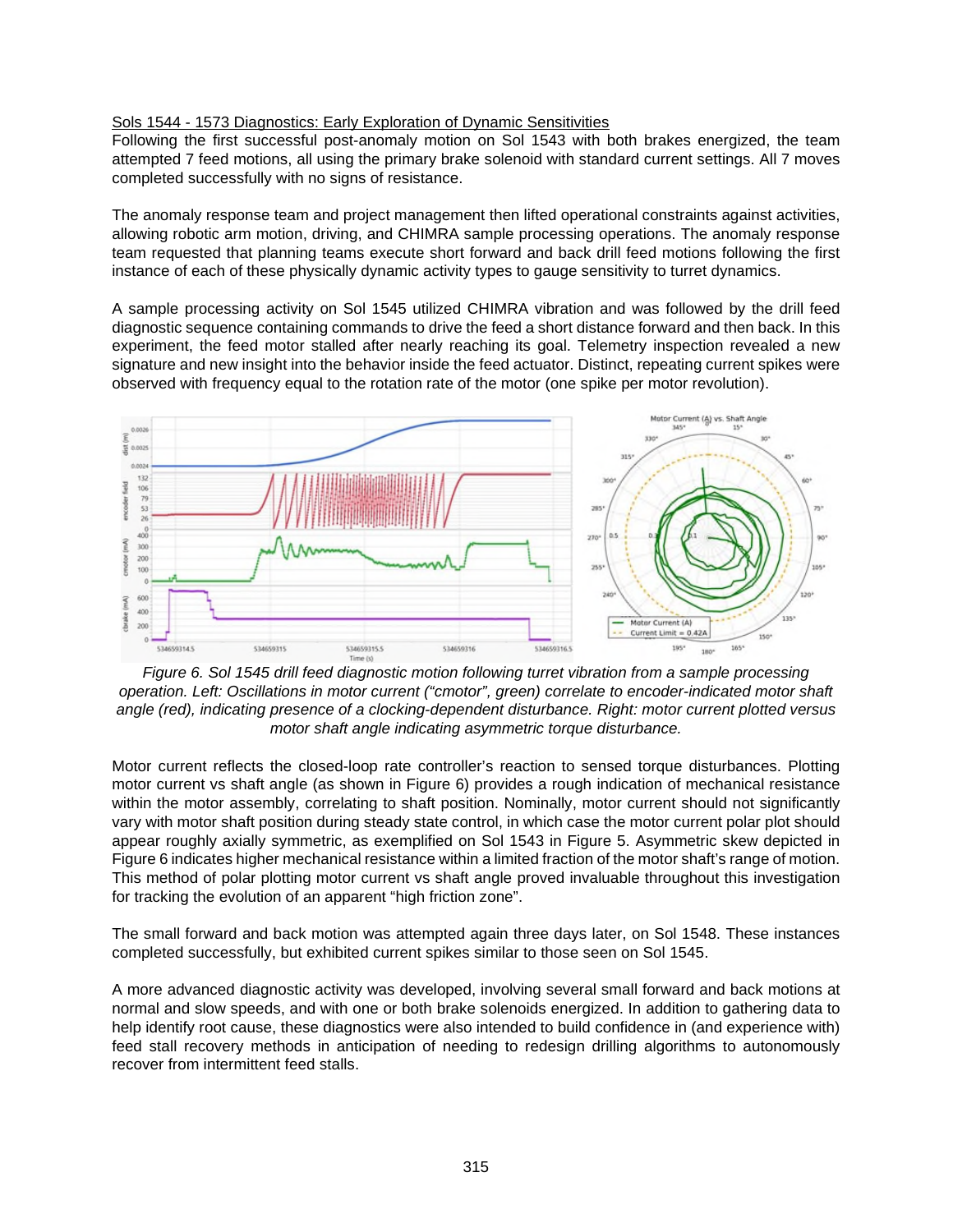The new diagnostic sequence first executed on Sol 1552 with promising results. The first forward and back motions stalled; the first near the end of motion, and the second at the start of motion. A third motion reached its goal but exhibited worsening current spikes and nearly stalled toward the end. The next move energized both brake solenoids. Encouragingly, this move succeeded with no clear periodic current spikes. Further, the next pair of standard feed moves also executed cleanly, adding another data point suggesting that energizing both brakes simultaneously seemed to clear the periodic elevated mechanical resistance signature.

#### **Failure Analysis**

The anomaly response team divided and managed tasks to maintain steady progress toward understanding the nature of the persistent drill feed stall anomaly through flight diagnostic activities while also pursuing other lines of investigation. The team generated a fishbone failure diagram to organize hypotheses and evidence for and against each, shown in Figure 7.



*Figure 7. High-level anomaly fishbone failure diagram based on initial flight diagnostics*

Telemetry and other observables from the rover were used to rule out whole branches of the fishbone. Once flight diagnostic activities regained motion of the actuator, the team quickly narrowed in on the brake being the most likely branch that caused the anomaly due to the telemetry collected. One key observation ruled out a significant number of potential root causes. Specifically, the impediment to the feed actuating was observed as a "high friction zone" that occurred at a consistent clocking angle with respect to the motor output, and was roughly one third of a motor revolution wide. This meant that obstructions within the gearbox, bearings, or external to the actuator, were highly unlikely. In addition, all other actuator telemetry from the encoder, PRTs, and motor controllers appeared to be otherwise nominal. This telemetry ruled out root cause options related to avionics and control software. Additionally, it was discovered that applying higher brake disengagement force by energizing both brake solenoids simultaneously reduced the magnitude of the drag on the motor through this zone. Repeatedly "clapping" the brake open several dozen times in between motor rotations could achieve a similar effect.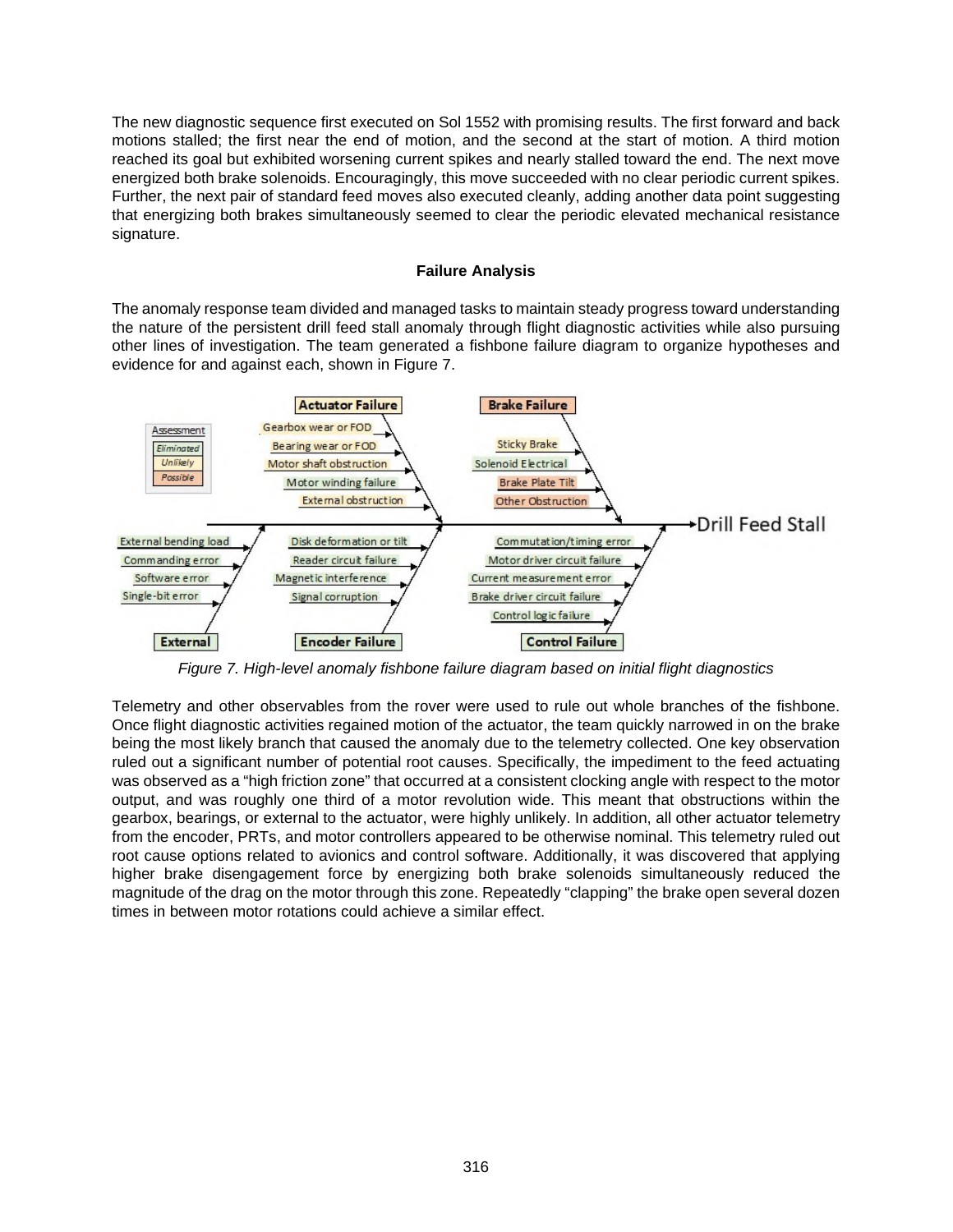

*Figure 8. Detailed fishbone failure diagram focusing on potential brake-related problems*

The anomaly response team was unable to rule out root causes related to the brake plate failing to disengage creating a high friction zone when the motor turned. Mechanically, this could be explained by the ferrous brake disk not being able to fully retract with a foreign object or piece of debris (FOD) or other obstacle preventing it. This would lead to the ferrous brake disk being tilted with respect to the brake rotor, which is also not perfectly perpendicular to the rotor axis due to assembly tolerances, resulting in a once per motor revolution interference. However, some signatures in the telemetry were not explained by this model. For example, the friction zone appeared to be more difficult to pass through moving in one direction than the other, and would increase in magnitude over time as it was driven through repeatedly, but could be reset by clapping the brake several times. A reduced fishbone diagram focusing on the Brake Failure branch is shown in Figure 8.

At the conclusion of this investigation, the leading theory was that the feed actuator brake was only partially disengaging in a titled state. This was supported by all telemetry from initial diagnostics conducted on the rover. The sub-branches of the anomaly fishbone detailed in Figure 8 show the family of root causes that could lead to a disengagement failure. The most likely causes were either related to parts within the motor shifting within their tolerances (Brake Plate Tilt), or debris building up behind the brake plate (Other Obstruction), or potentially a combination of these causes. The next sections of this paper summarize investigations that were done in parallel with the flight diagnostics in an attempt to narrow down the root cause further.

## Review of Feed Actuator Life Qualification Testing and Flight Usage

During development, a qualification model unit of a similar motor type underwent qualification testing involving representative thermal cycling for the duration of the prime mission and rotary life testing with representative mechanical load and 2x total motor and brake cycles. Typical wear products were found inside the qualification model unit during inspection after the life test. No signs of functional or physical degradation were observed during the life test or post-test inspection.

Representative qualification model and flight units were also subjected to limited vibration and shock profiles primarily representing launch and landing dynamic loads. Some limited vibration exposure testing was conducted with representative turret vibration (4-g), but not in a high-fidelity flight-like configuration and not for prolonged periods representing anticipated 1x surface life exposure time. This is in part due to the fact that sample processing and handling routines were developed in parallel with or after the motor development program through systematic characterization of sample processing performance.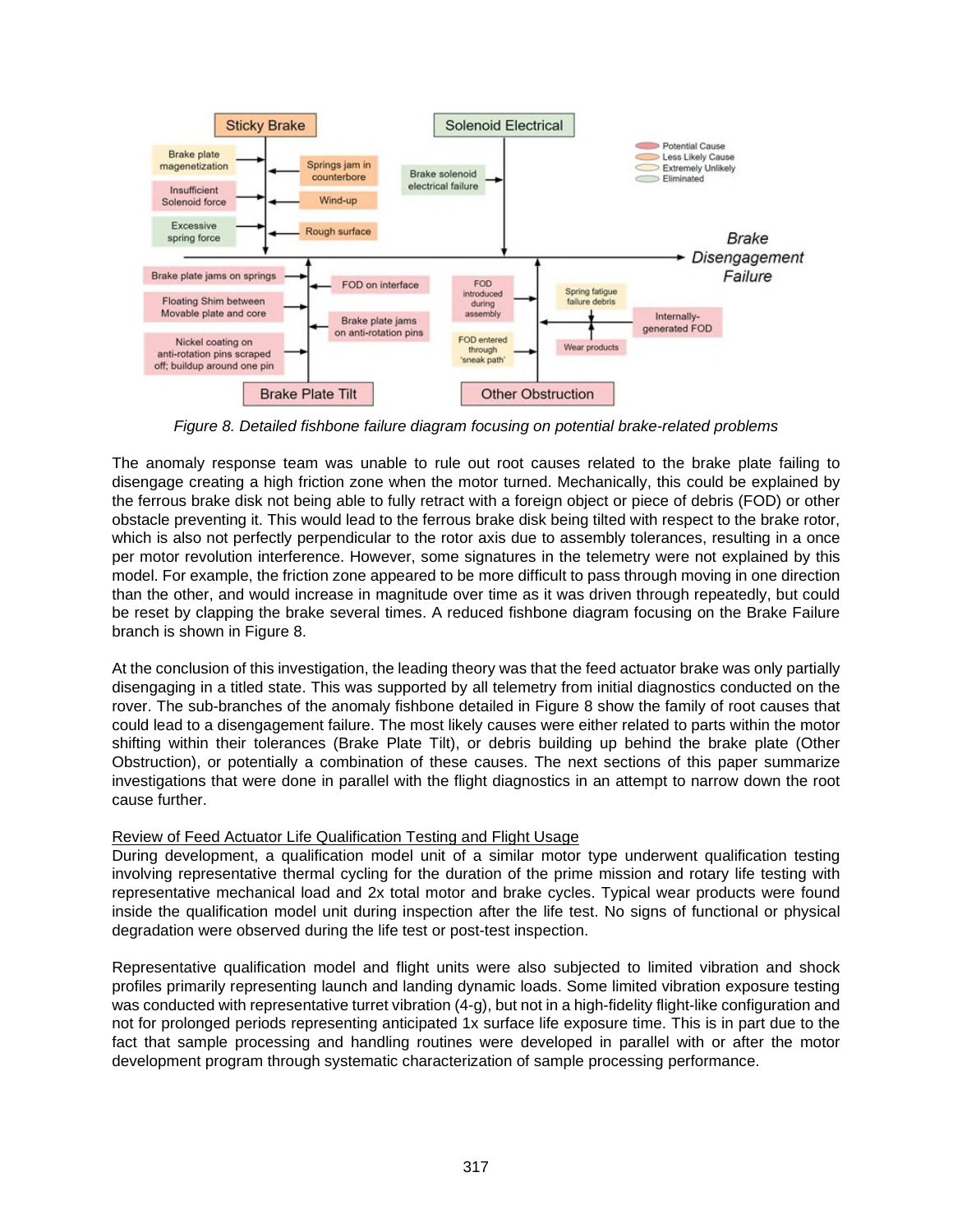At the time of the Sol 1536 feed stall anomaly, the mission overall had surpassed the prime mission surface duration (669 sols) by a factor of 2.3 and had completed 15 successful drilling campaigns out of 27 in the reference mission description. Due to late development of target rock triage routines which added many full-length feed extension cycles, the feed actuator usage rate turned out to be higher than anticipated. Prior to Sol 1536, the flight unit had traversed 97% of its 1x life cumulative travel requirement. This alone was not overly concerning given that the actuator type had been qualified to 2x life. As will be explained in later sections of this report, this accelerated usage profile is not believed to have been a primary driver of the apparent premature failure of the drill feed mechanism.

### **Investigation of Ground Spare Units**

An engineering model actuator from a development chuck mechanism was CT scanned, disassembled, and analyzed for potential signs of wear. No abnormalities were observed, though particle analysis showed signs that small amounts of debris was being generated from the brake plate and other hardware within the motor. None of the qualification model units that went through multiple life cycles, and are frequently used in ground-based testing far beyond 1x life requirements, have shown any anomalous behavior to date.

## Benchtop Recreation of Anomaly Signature

In parallel with the on-going flight diagnostics, additional ground testing was executed to support the anomaly investigation. The objective was to re-create the anomalous behavior using an engineering model actuator to aid in determining potential mitigation steps beyond what had already been discovered. The tests were successful in recreating a once per motor revolution friction zone with approximately the correct torque by using stainless steel shims with different thicknesses, widths, and positions. This confirmed the viability of the brake tilt hypothesis as the probable root cause. It also demonstrated that either "clapping" (repetitively cycling) the brakes open and closed or increasing the brake solenoid current could reduce the drag even with an incompressible steel shim. Lastly, it was discovered that clapping the brake was producing axial displacement of the motor shaft within its slop which potentially explained why the benefit was only temporary.



*Figure 9. Test setup for benchtop motor investigation (left) with shim manually inserted behind ferrous brake disk to recreate anomaly conditions (right)*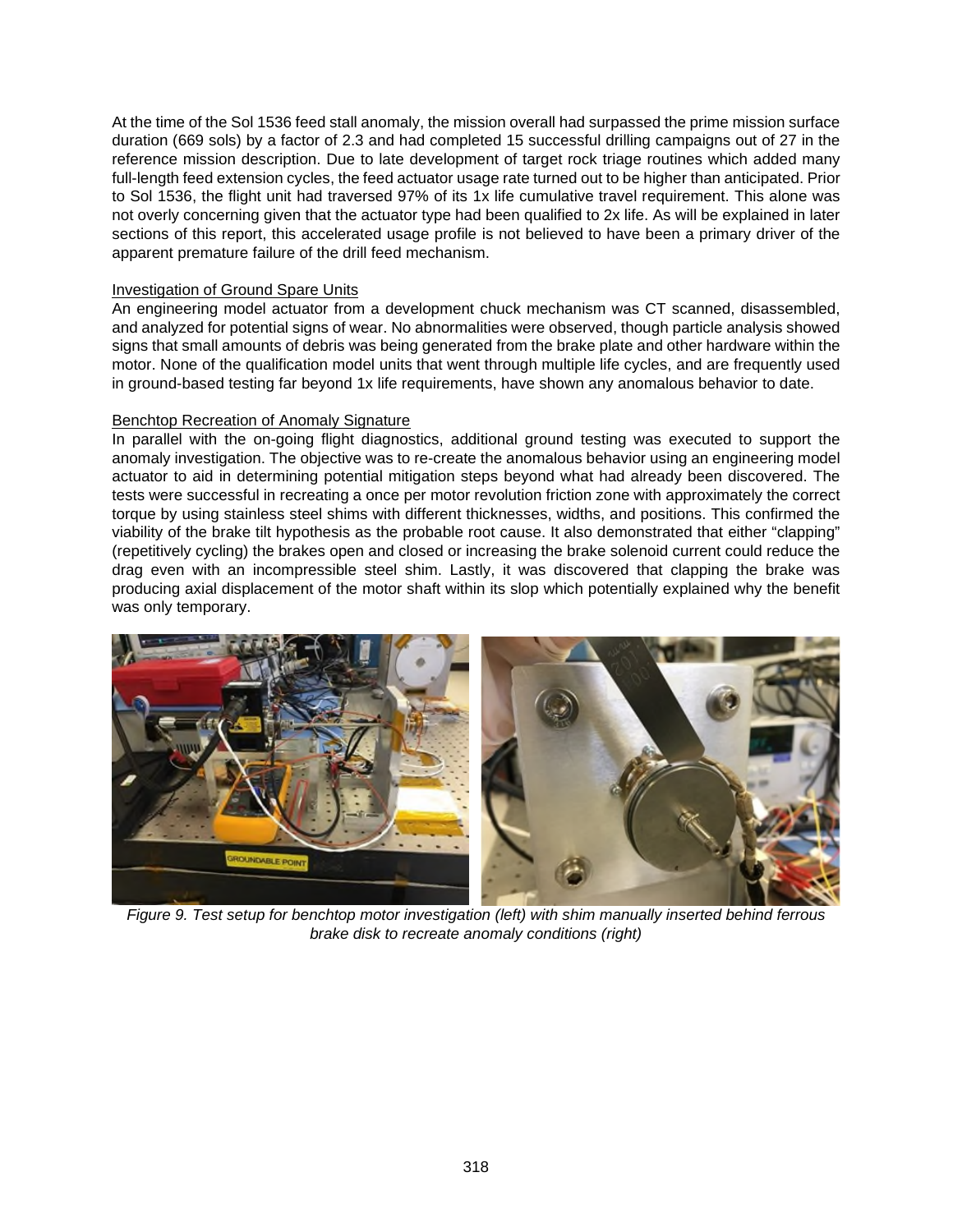

*Figure 10. Benchtop motor test sample results. Inserting a shim behind the brake disk to prevent full disengagement yielded a 0.025 N-m torque disturbance spanning approximately one third of a motor revolution, roughly matching flight observations. Furthermore, "clapping" the brake reduced the torque disturbance (yellow).*

#### **Late Diagnostics**

The Mars Science Laboratory mission continued its scientific investigation of Mars, albeit without a rock sampling capability, in parallel with the ongoing feed anomaly investigation. Over the subsequent months after the initial fault, the team executed a number of diagnostics investigating not only the root cause, but also exploring techniques to overcome the motor drag and conditions that impact mechanism operation reliability. In addition to the aforementioned mitigations, diagnostics explored techniques to begin commanding far from the friction zone, to generate inertia prior to entering the friction zone. The impact of mechanism orientation with respect to gravity, motion directionality, motor velocity, and mechanism heating were also explored, generally with marginal results or statistically insignificant improvement indicators. Repeatable diagnostics continued to be inserted before and after activities imparting turret dynamics. Lastly, increasing motor current limits, effectively allowing the motor controller to request more current, also improved reliability, however there were hardware safety implications with this mitigation. Maximum allowable stall torque limited the amount that motor current could be increased and thermal considerations limited the duration of elevated current operations.

In addition, the Project performed diagnostics on mechanisms similar to drill feed, some of which were used rarely in operations. Through the course of the investigation, it was discovered that the actuator for the drill chuck mechanism showed similar symptoms (but to a lesser severity), and a prior intermittent in-flight stall of the CHIMRA tunnel actuator is suspected to also have had the same root cause. The drill chuck actuator had never been used in flight, so the fact that it was symptomatic indicated the root cause was not related to lifetime usage of the actuators. This implicated other external factors such as turret dynamics, thermal cycles, and other environmental impacts.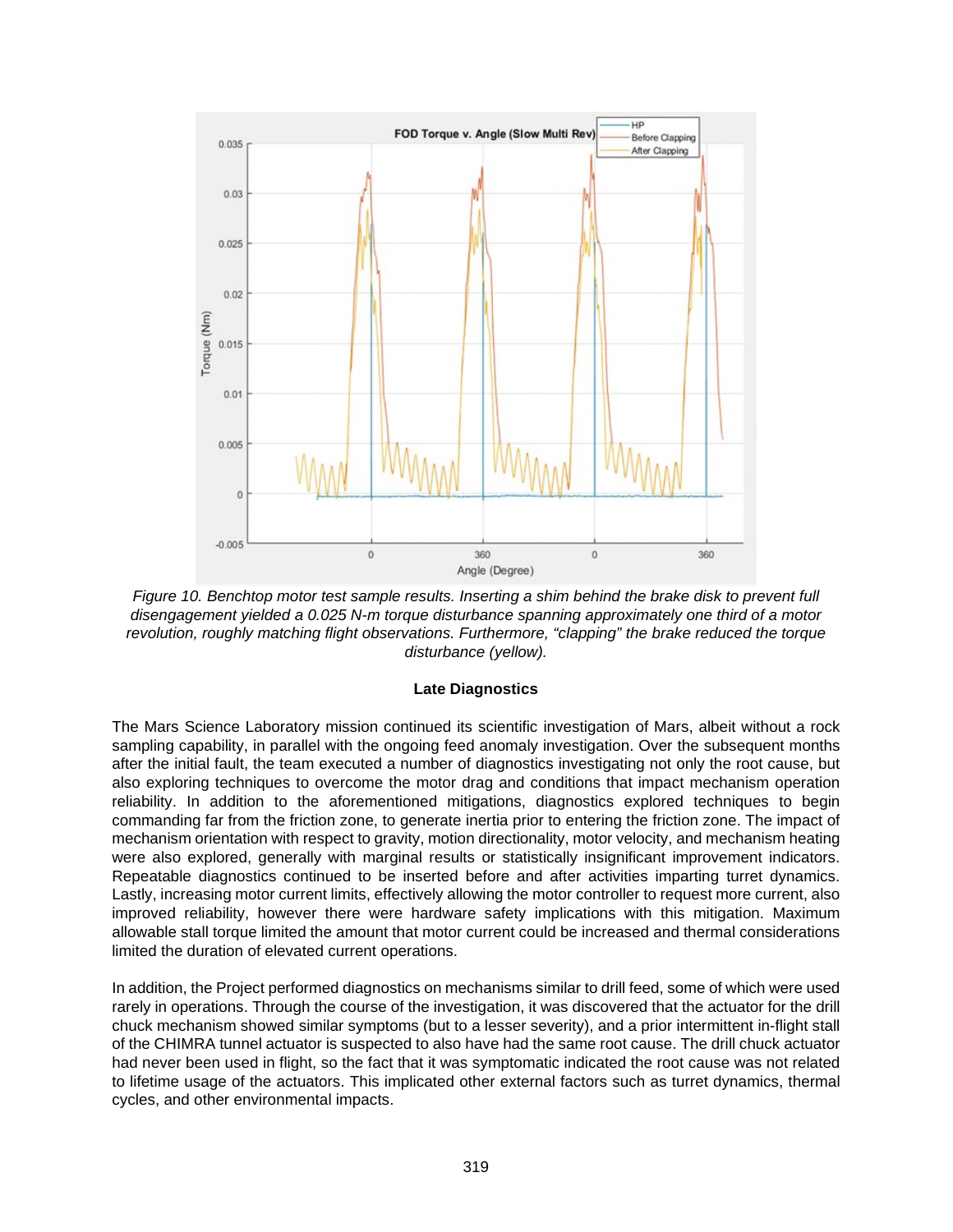Four months after the initial fault, the Project began a regolith sampling campaign at Bagnold Dunes. Regolith sampling did not use the drill and only required CHIMRA actuators to scoop sand, process the material, and deliver instrument portions[3]. This activity included 20 minutes of vibrating the CHIMRA mechanism while rocking the scooped sample back and forth across a 150 micron sieve to separate particles small enough for instrument delivery from the rest of the bulk material. This represented significantly longer duration dynamics than had been executed since the discovery of the feed anomaly. Given the scientific importance of sampling regolith at this site, and the uncertainty in the operation's likelihood to negatively impact the feed mechanism, the Project made the decision to continue with regolith sampling on Sol 1651. As had become routine, dynamic activities associated with regolith sampling were interleaved with feed diagnostics.

Feed diagnostics following the sieving operations yielded no feed motion. The anomaly response team used the subsequent week to re-attempt techniques that had previously been successful, failing to achieve any motion. Finally, the team began combining mitigations that were previously independently successful as well as strategies that anecdotally seemed to improve reliability without strong statistical evidence. On Sol 1659, the feed completed some successful motions, relying on elevated brake and motor currents, energizing both brake solenoids, increased commanded acceleration, and additional mechanism heating. This week completely changed the tone of the anomaly investigation, as the team shifted from root cause investigation and strategies for improving motion reliability to long term preservation of sampling capabilities.

#### **Path Forward**

As the team began to conclude that feed motor performance was not reliable enough to be utilized within the dynamic environment of a full drill campaign and normal rover operations risked a complete loss of functionality, efforts were diverted to sampling capability preservation. In the nominal feed stowed position, the drill bit is unable to contact most surfaces due to its positioning behind the contact stabilizer hardware. The stabilizers were designed to contact and preload against any surface in order to stabilize the arm in preparation for drilling activities. Despite all currently available drilling methods first depending on the use of the stabilizers prior to drill bit extension, the Project decided to fully extend the feed mechanism. This action would retain access to the drill bit, thus preserving the possibility of future sampling capability developments.

The process to extend the feed was carefully planned and executed. Long duration and repeated use of the feed motor had been shown to worsen the overall anomaly state. To reduce risk of irreversible binding, motions were conducted using an open-loop commutation mode with moderate brake and motor current limits to ensure that any worsening state of the actuator could be recovered using previously developed mitigation strategies. A thermal watchdog strategy was developed to avoid excessive self-heating due to non-standard, elevated, brake and motor currents that could result in motor heating not easily detectable by conventional thermal fault protection. Brake cycling was inserted after each attempt at extending the feed to reduce the magnitude of the friction zone. The full activity required 4 sols of motion to reach an extension of 58mm, about half way. At that point, Mars and Earth entered solar conjunction, halting communication with the vehicle for several weeks. During this period, the mechanism was placed in what the team believed to be the most beneficial gravity vector with the drill bit pointing up. Following conjunction, the remainder of the activity was performed in a single sol and was successful in moving the feed to its fully extended position of 110 mm. Figure 11 shows the drill bit location at its fully extended position. Without reliable use of the feed mechanism, the team needed to develop a new technique to preload directly on the drill bit and use the robotic arm's 5 degree of freedom capability to safely drill, retract, and deliver samples.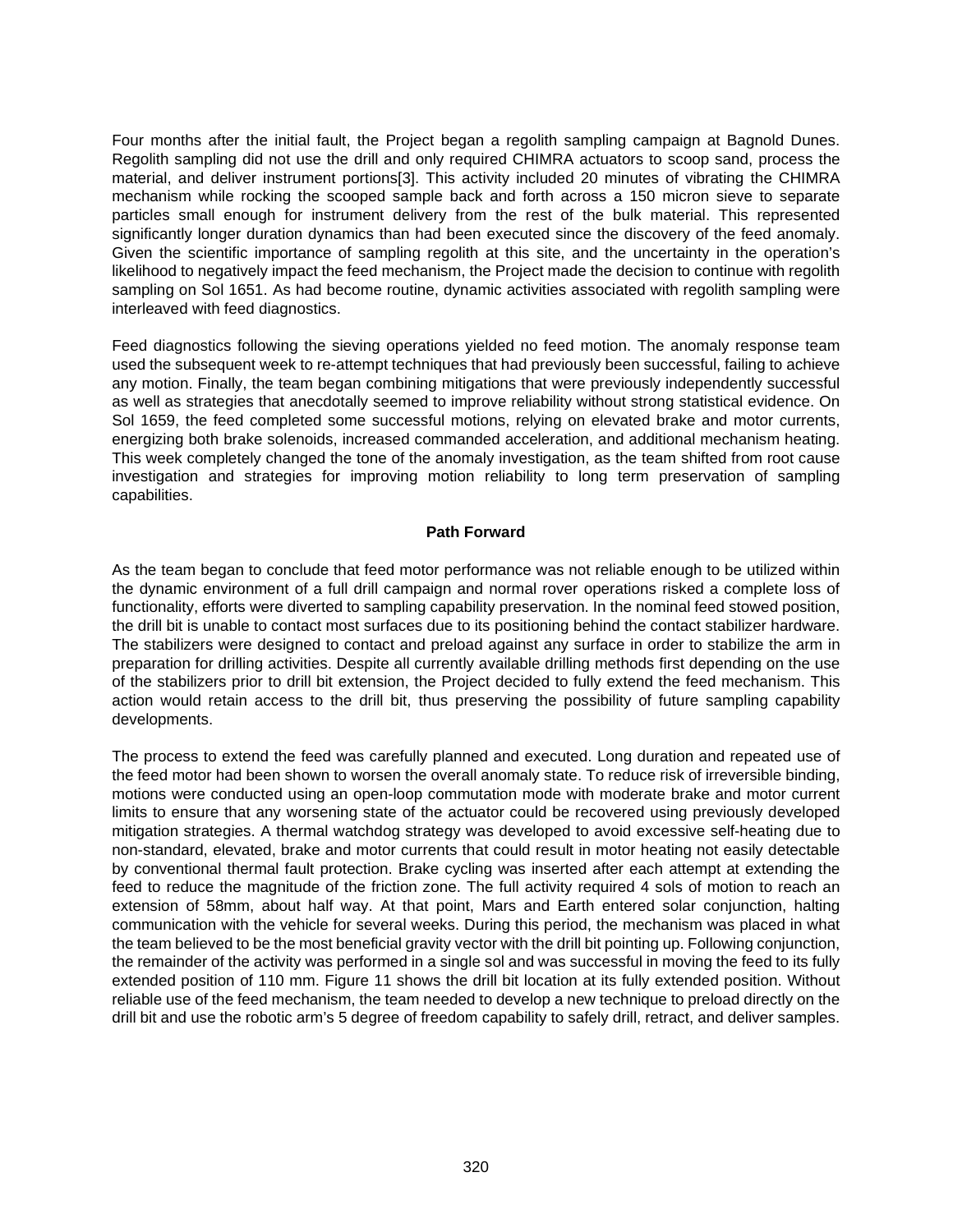

*Figure 11. Left: Sol 1780 MastCam verification of the drill feed in its extended position, placing the drill bit beyond the drill stabilizers and preserving the possibility of later development of feed-extended drilling. Right: Sol 2057 drill bit placement at start of first feed-extended drilling operation. (Image Credit: NASA/JPL-Caltech/MSSS)*

#### **Conclusion**

While MSL's drill feed anomaly investigation never yielded a clear root cause, a family of root causes related to the alignment or obstruction of the ferrous brake plate emerged as a likely source of the behavior. Causes impacting alignment and obstructing the brake were proven to potentially result in the observed behavior and such an issue arising late in MSL's extended missions was deemed credible. Additionally, most alternative suspects were eliminated or determined to be unlikely.

Reliable feed motion has not been achieved since fully extending the feed mechanism. Diagnostics after the feed extension confirmed the engineering team's fears; the mechanism had reached end of life. However, MSL was successful in developing feed extended drilling and sample transfer techniques. After over a year of being unable to sample, Curiosity collected the first feed extended sample on Sol 2057. Curiosity has now collected the majority of its samples using feed extended sampling techniques and continues to conduct a productive and fully capable scientific investigation on Mars.

This investigation exposed several valuable lessons. Paramount to all aspects of the investigation was mechanism performance visibility. The ability to record motor telemetry at a rate significantly higher than the motor turn rate was crucial to understanding the behavior and evaluating mitigation strategies. Additionally, the system's ability to autonomously write higher rate mechanism data in the event of a failure provided key visibility, and saved sols by eliminating the need for additional diagnostics. This lesson was carried forward to the Mars 2020 and Europa Clipper projects, among others. Additionally, several dimensional changes were made to actuators on the Mars 2020 rover to mitigate the most likely causes related to jamming of the brake plate.

An adaptable flight software command architecture coupled with flexible avionics also proved to be an invaluable diagnostic tool. The software preserved the capability to modify motor current limits, commanded brake currents, simultaneously command both brakes, and modify the motor controller commutation mode. All of this was within the existing avionics system's design capability. This exposed uncommonly used functionality that provided operators with an arsenal of diagnostic options, immediately available to the operations team.

This experience exemplified the need for routine mechanism health checks to detect behavioral changes and establish performance baselines for reference when anomalies occur. In the case of the MSL drill chuck mechanism, early detection allowed the team to put into place periodic monitoring and mitigations which are believed to have extended its life. The MSL Project has adopted routine trending activities that provide enhanced visibility into mechanism health beyond nominal use. The Mars 2020 Project intends to repeat